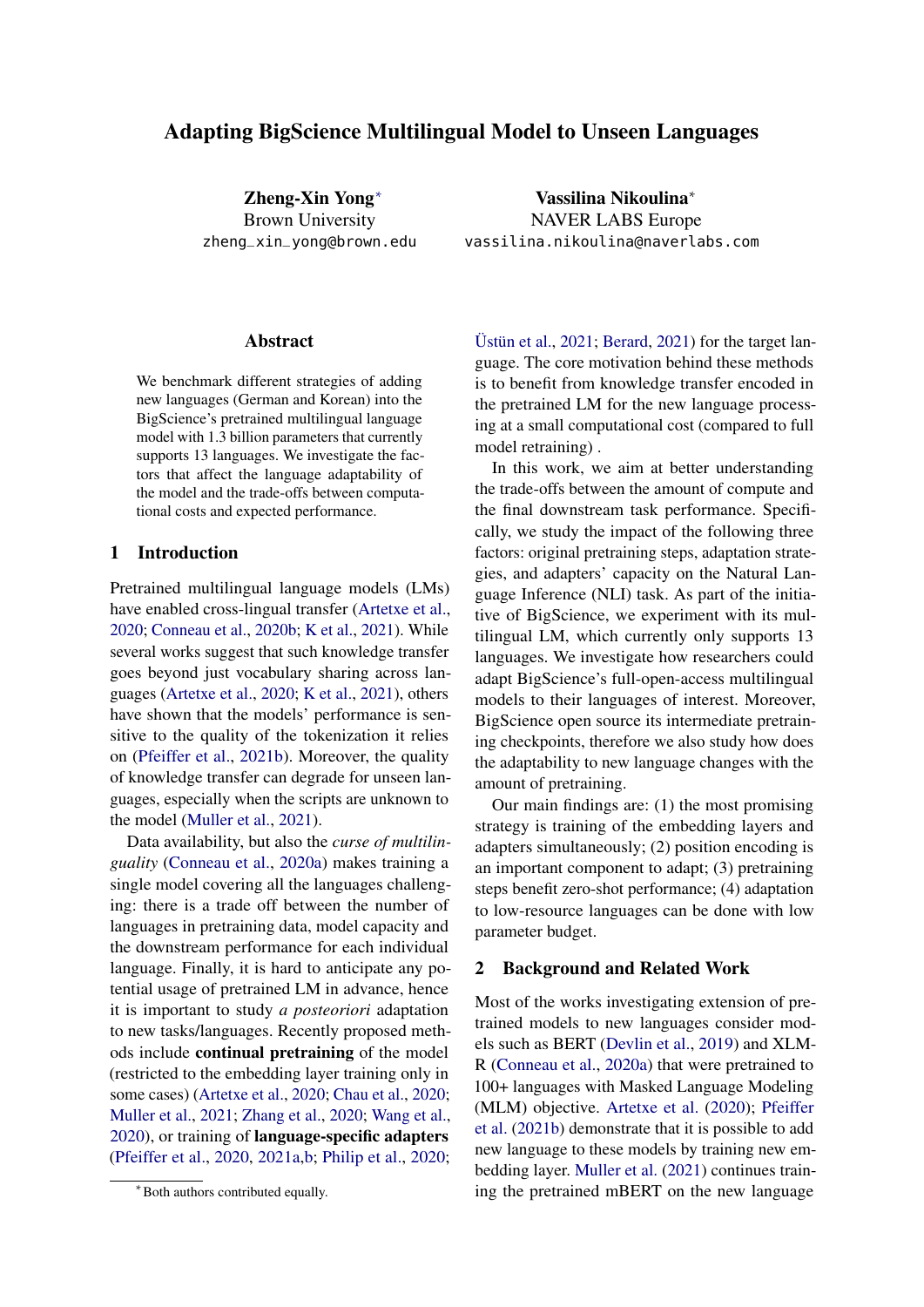<span id="page-1-1"></span>

Figure 1: Three different language adaptation strategies: (a) Embedding-only strategy: finetune the embedding layer of the pretrained model, which is tied with the language modeling head. (b) Embedding-then-Adapters strategy: first finetune the embedding layer, then train the invertible adapter and language adapters. (c) Embedding-and-Adapters strategy: finetune the embedding layer, invertible and language adapters at the same time. Grey blocks indicate frozen layers whereas white blocks indicate trainable layers.

data, and finds that transliteration of languages using non-latin script boosts performance on these languages.

[Berard](#page-4-3) [\(2021\)](#page-4-3) adds new languages into pretrained multilingual NMT model by training embedding layer and adapter layers. It shows that higher adaptation cost is required for new target languages (as opposed to new source languages).

Closest to our work [\(Ebrahimi and Kann,](#page-5-8) [2021\)](#page-5-8) studies different approaches (i.e., continued pretraining, vocabulary expansion and adapter layers) allowing to extend XLM-R model to 1600 languages. They conclude that continued pretraining is the most promising direction. However, the cost of such pretraining will grow with the size of the pretrained model and can be quite prohibitive for many researchers working with low-resource languages.

Our work aims to compare lightweight strategies of adaptation to new language (embedding layer training and adapter layers) across the following previously unstudied dimensions: we consider the (1) adaptation parameter budget and (2) intermediate pretraining checkpoints by analyzing how they impact autoregressive model's adaptability to new languages.

### 3 Experimental settings

# 3.1 BigScience Pretrained Multilingual Language Model

BigScience open-sources one of its pretrained multilingual autoregressive  $LMs<sup>1</sup>$  $LMs<sup>1</sup>$  $LMs<sup>1</sup>$  [\(Scao et al.,](#page-6-3) [2022\)](#page-6-3)

that relies on transformer architecture with 24 decoder layers, 16 attention heads, embedding dimension of 2048, feed forward layer with dimensionality of 8192, and 1.3B parameters. This model is trained with Next Word Prediction objective (*aka* GPT-style). It is pretrained on OSCAR deduplicated subcorpora [\(Ortiz Suárez et al.,](#page-5-9) [2019\)](#page-5-9) for the following thirteen languages for a total of training 400B tokens: Indonesian, Basque, Vietnamese, Chinese, Urdu, Spanish, Catalan, Portuguese, French, English, Hindi, Arabic, and Bengali. See Appendix [A](#page-6-4) for further model pretraining details.

In our experiments, we use the model checkpoint saved after 12,000, 100,500, and 118,500 pretraining steps (final checkpoint).

### 3.2 New Languages and Data

The need for adaptation of pretrained multilingual LM to new languages typically raises for lowresource languages for three reasons: first, the lack of the available data for such languages; second, the lack of the computational resources which people working on low-resource languages may experience; lastly, the lack of the evaluation resources, which makes it hard to assess the quality of the adapted model properly. In this study we simulate low-resource settings by restricting the amount of training samples for high-resource languages. This allows us to benefit from good-quality evaluation datasets available for the high resource languages. We expect that our observations could generalize to real low-resource scenarios. We've chosen two languages for the adaptation of BigScience model: (1) *German* (easy language) that belongs in the

<span id="page-1-0"></span><sup>1</sup> https://huggingface.co/bigscience/tr5b-1B3 multilingual-alpha-checkpoints/tree/main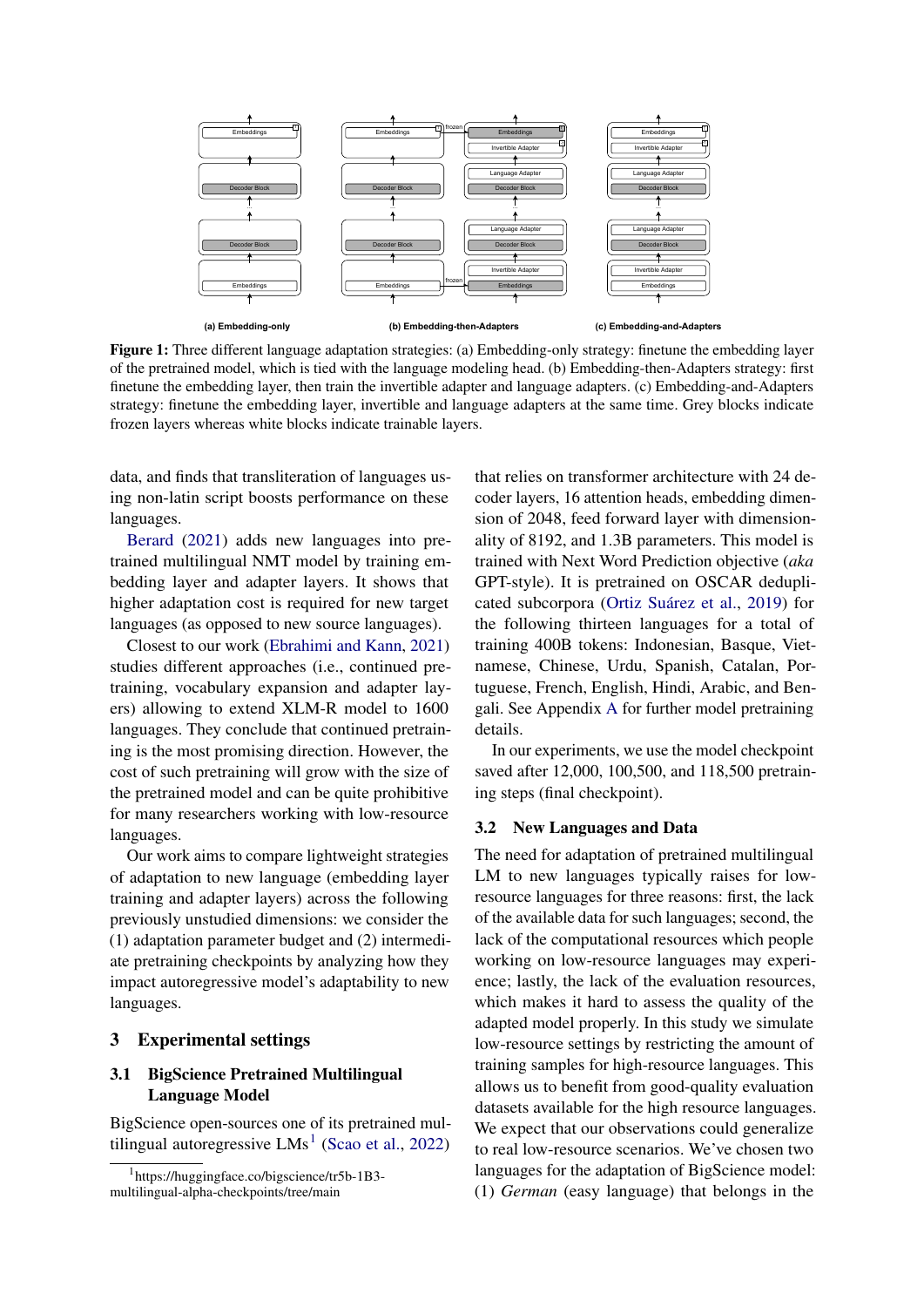<span id="page-2-2"></span>

| Language | Prompt Template                          | Candidate Verbalizer for [MASK]<br>Entailment Contradiction<br>Neutral |      |      |  |  |
|----------|------------------------------------------|------------------------------------------------------------------------|------|------|--|--|
| en       | [premise], right? [Mask], [hypothesis]   | Yes                                                                    | No.  | Also |  |  |
| de       | [premise], richtig? [Mask], [hypothesis] | Ja                                                                     | Nein | Auch |  |  |
| ko       | [premise], 맞지? [Mask], [hypothesis]      | 예                                                                      | 아니요  | 또한   |  |  |

<span id="page-2-1"></span>Table 1: Natural language inference (NLI) prompts in English, German (de) and Korean (ko). The German and Korean prompts are manually translated from the English counterpart.

| Dataset                                                                                    | Language       | Train                                    | Dev            |                | Test Avg Len Prem Avg Len Hyp |                      |
|--------------------------------------------------------------------------------------------|----------------|------------------------------------------|----------------|----------------|-------------------------------|----------------------|
| XNLI (Conneau et al., 2018)<br>XNLI (Conneau et al., 2018)<br>KLUE-NLI (Park et al., 2021) | en<br>de<br>ko | 392.702 2.490 5.010<br>392.702<br>24.998 | 2.490<br>3.000 | 5.010<br>3.000 | 21.7<br>21.1<br>47.2          | 10.7<br>10.8<br>25.5 |

Table 2: Statistics for NLI datasets in English (en), German (de), and Korean (ko). The three columns after the "Language" column reports the number of sentence pairs in train, dev, and test sets. "Avg Len Prem" and "Avg Len Hyp" columns refer to the average number of tokens in the premise and hypothesis sentences, respectively

same Germanic language family as English and shares the Latin script with several pretraining languages; (2) *Korean* (difficult language) that belongs to Koreanic language family and uses Hangul script system, that none of the languages of pretrained LM cover.

We train the pretrained model's byte-level BPE tokenizer with the vocabulary size of 130,000 on German and Korean deduplicated OSCAR subcorpora [\(Ortiz Suárez et al.,](#page-5-9) [2019\)](#page-5-9), which has 21.5B and 1.1B words respectively. Then, we use 100,000 samples from OSCAR subcorpora of the respective languages for adaptation.

# 3.3 Language Adaptation Strategies

We experiment with the following three language adaptation strategies that involve finetuning of the embedding layer and adapters layers (see Figure [1\)](#page-1-1). See Appendix [B](#page-6-5) for further training details.

Embedding-only. The embedding layer consists of token embeddings and positional embeddings. We follow [Artetxe et al.](#page-4-0) [\(2020\)](#page-4-0) by learning new token embeddings and positional embeddings while freezing the rest of the transformer parameters.

Embedding-then-Adapters. Following the Embedding-only approach, we first train the embedding layer on the target language pretraining data for 25,000 steps. Then, we freeze the entire transformer and add MAD-X invertible and language adapters [\(Pfeiffer et al.,](#page-5-4) [2020\)](#page-5-4). We subsequently finetune the adapters for an additional 25,000 steps.

Embedding-and-Adapters. Instead of training the embedding layer and the adapters separately, we train both of them at the same time for 50,000

steps. We also vary the adapter capacity, which is defined by the reduction factor (also known as compression rate [\(Rücklé et al.,](#page-6-6) [2021\)](#page-6-6)) in the adapter's bottleneck layer. A smaller reduction value would lead to a larger amount of adapter parameters and, accordingly, a larger adaptation capacity. We consider the reduction factors of 16 (default), 48, and 384.

#### 3.4 Evaluation

We evaluate our models on the natural language inference (NLI) task, using XNLI dataset [\(Conneau](#page-4-4) [et al.,](#page-4-4) [2018\)](#page-4-4) for German and KLUE-NLI dataset [\(Park et al.,](#page-5-10) [2021\)](#page-5-10) for Korean.<sup>[2](#page-2-1)</sup> Table 2 reports the statistics of the NLI datasets.

We adopt the three following evaluation settings with increasing levels of task supervision.

Prompt-based Zero-shot Following [Lin et al.](#page-5-11) [\(2021\)](#page-5-11), we use the German and Korean cloze-style prompt templates (see Table [1\)](#page-2-2). The zero-shot prediction is the candidate label verbalizer, which replaces the [MASK] token, that maximizes the LM based likelihood of the prompt sentence.

Cross-lingual In this evaluation setting, we follow [Pfeiffer et al.](#page-5-4) [\(2020\)](#page-5-4) and train task adapters on English task dataset. These adapters are then used on the target language (German or Korean) evaluation set. We adopt adapter size (reduction factor = 16) and run training for 2 epochs with the batch size of 32, learning rate of 5*e*−5, and maximum sequence length of 128 input tokens on a single V100 GPU, which takes around 5 hours to complete and produces around  $0.65$  kg of  $CO<sub>2</sub>$ .

<span id="page-2-0"></span><sup>&</sup>lt;sup>2</sup>We evaluate our models on the dev set of KLUE-NLI.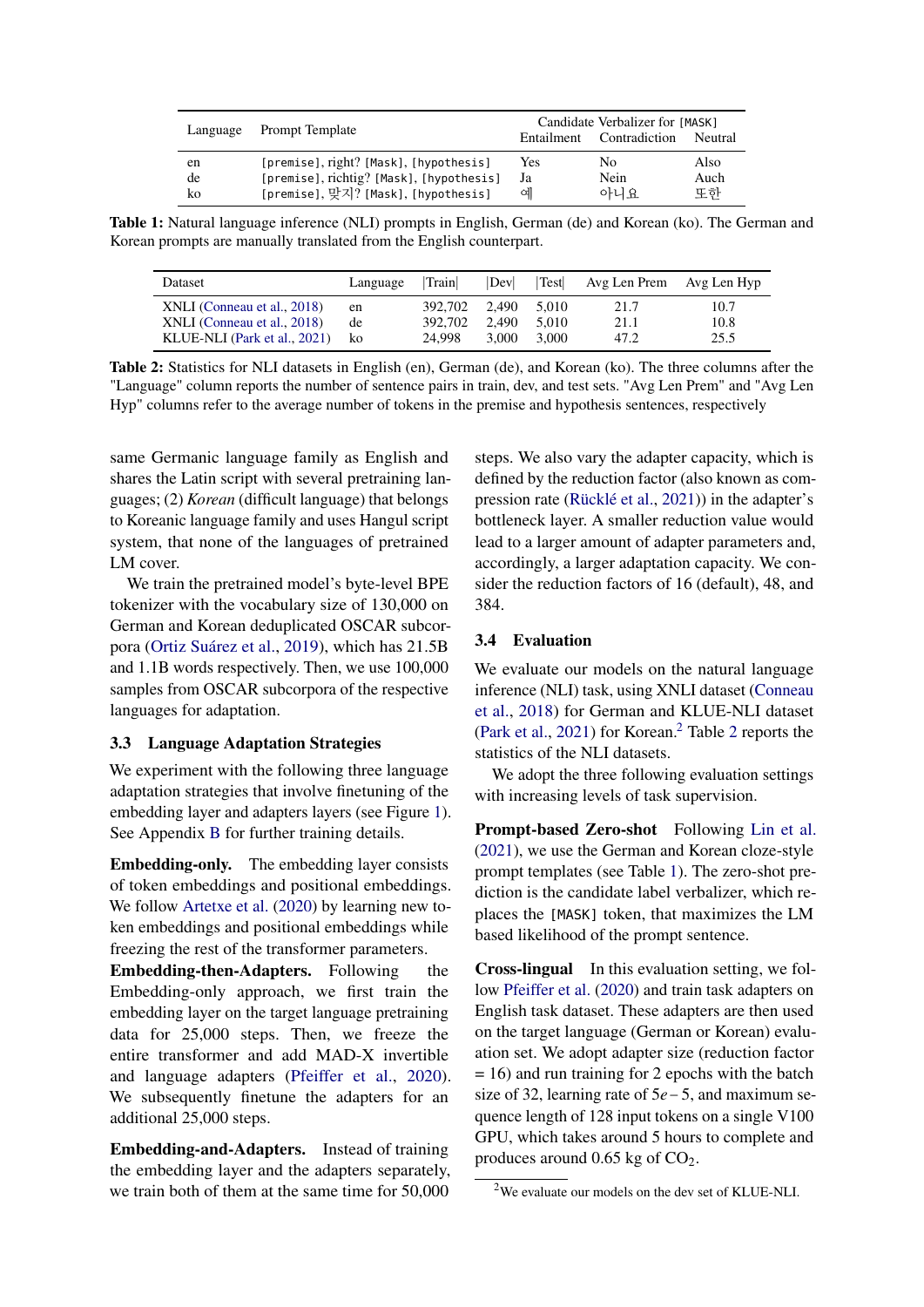<span id="page-3-9"></span><span id="page-3-8"></span><span id="page-3-5"></span><span id="page-3-4"></span><span id="page-3-2"></span><span id="page-3-1"></span>

|                          | <b>Models</b>                                               | <b>Strategies</b>                          | Ckpt.                         | Emb.                       | Adpt.<br>Red.                                                    | (p.)<br>de                   | $en \rightarrow$<br>de                   | $de\rightarrow$<br>de        | (p.)<br>ko                        | $en \rightarrow$<br>ko                   | $k\omega \rightarrow$<br>ko |
|--------------------------|-------------------------------------------------------------|--------------------------------------------|-------------------------------|----------------------------|------------------------------------------------------------------|------------------------------|------------------------------------------|------------------------------|-----------------------------------|------------------------------------------|-----------------------------|
| (1)<br>(2)<br>(3)        | $mBERT_{BASE}$<br>$\text{XLMR}_{LARGE}$<br>$XGLM_{1.7B}$    | $\overline{\phantom{a}}$                   | -<br>$\overline{\phantom{0}}$ | $\overline{\phantom{0}}$   | ٠<br>$\overline{\phantom{a}}$<br>٠                               | $\overline{a}$<br>-<br>45.4  | 70.0<br>82.5<br>$\overline{\phantom{0}}$ | 75.5<br>85.4                 | $\overline{\phantom{a}}$<br>45.17 | 69.7<br>80.4<br>$\overline{\phantom{a}}$ | 72.9<br>86.4                |
| (4)<br>(5)<br>(6)<br>(7) | BigScience<br>BigScience<br>BigScience<br><b>BigScience</b> | Emb<br>$Emb \rightarrow Addpt$<br>Emb+Adpt | 118,500<br>118,500<br>118,500 | wte, wpe<br>wte,wpe<br>wte | $\overline{\phantom{a}}$<br>$\overline{\phantom{a}}$<br>16<br>16 | 34.1<br>41.4<br>40.0<br>42.4 | 44.8<br>50.7<br>50.5<br>58.4             | 67.4<br>74.3<br>69.9<br>73.3 | ٠<br>34.4<br>33.8<br>38.8         | 45.6<br>40.4<br>49.7                     | 53.4<br>51.8<br>55.7        |
| (8)<br>(9)               | BigScience<br><b>BigScience</b>                             | Emb+Adpt<br>Emb+Adpt                       | 118,500<br>118,500            | wte<br>wte                 | 48<br>384                                                        | 42.4<br>42.4                 | 57.6<br>55.3                             | 73.7<br>74.2                 | 36.3<br>37.5                      | 48.3<br>49.4                             | 52.9<br>54.6                |
| (10)<br>(11)             | BigScience<br>BigScience                                    | Emb+Adpt<br>Emb+Adpt                       | 100,500<br>12,000             | wte<br>wte                 | 16<br>16                                                         | 44.3<br>33.5                 | 56.9<br>55.2                             | 73.2<br>70.5                 | 37.5<br>32.9                      | 48.6<br>46.4                             | 50.8<br>53.3                |
| (12)<br>(13)             | BigScience<br>BigScience                                    | Emb+Adpt<br>Emb+Adpt                       | 100,500<br>118,500            | wte,wpe<br>wte,wpe         | 16<br>16                                                         | 44.7                         | 64.9                                     | 73.0                         | 37.5<br>$\overline{a}$            | 53.5                                     | 63.5                        |

<span id="page-3-13"></span><span id="page-3-12"></span><span id="page-3-11"></span><span id="page-3-10"></span><span id="page-3-7"></span><span id="page-3-6"></span><span id="page-3-0"></span>Table 3: Evaluation of language adaptation for German (de) and Korean (ko) on NLI with three baselines (mBERT*BASE* [\(Devlin et al.,](#page-5-7) [2019\)](#page-5-7), XLMR*BASE* [\(Conneau et al.,](#page-4-1) [2020a\)](#page-4-1), XGLM1.3*<sup>B</sup>* [\(Lin et al.,](#page-5-11) [2021\)](#page-5-11)). "Strategies" column indicates language adaptation strategies, which cover Embedding-only (Emb), Embedding-then-Adapters (Emb→Adpt) and Embedding-and-Adapters (Emb+Adpt). "Ckpt." column stands for the BigScience pretrained checkpoint, "Emb." column the types of embedding layers (wte: token embedding, wpe: positional embedding), and "Adpt. Red." column the reduction factor for language adapters. "(p.) de/ko" column reports the prompt-based zeroshot evaluation result, "en→de/ko" cross-lingual result, and "de/ko→de/ko" supervised finetuning result. Row [\(7\)](#page-3-0) is bolded as all other language adaptation strategies and design choices are compared against it.

Supervised Finetuning Our finetuning strategies are identical to the cross-lingual evaluation setting above, except that the classification head and the task adapters are finetuned on the target language dataset. Note that this implies that we train different task adapter for each model.

# 4 Results and Discussion

Table [3](#page-3-1) reports the results on different adaptation strategies.

Baselines. XLM-R and mBERT are pretrained multilingual LMs that were trained on 100+ languages and include both German and Korean languages. Therefore the adaptation of these models can be seen as an upper bound performance one could achieve on classification tasks. XGLM [\(Lin](#page-5-11) [et al.,](#page-5-11) [2021\)](#page-5-11) is a multilingual autoregressive LM that was pretrained on 30 languages, including both German and Korean. It serves as the (upper-bound) baseline for the prompt-based evaluation setting due to its zero-shot learning capability through prompts on NLI [\(Lin et al.,](#page-5-11) [2021\)](#page-5-11).

Language Adaptation Strategies. First, original BigScience multilingual model [\(4\)](#page-3-2) performs poorly on German.[3](#page-3-3) Training adapter layers [\(7\)](#page-3-0), [\(6\)](#page-3-4)

boosts performance compared to the model updating embedding layers only [\(5\)](#page-3-5), especially under the cross-lingual setting for both German and Korean languages. Model [\(6\)](#page-3-4) that trains embedding layers and adapters separately seems to perform worse than models training them simultaneously  $(models (7) and (13)).$  $(models (7) and (13)).$  $(models (7) and (13)).$  $(models (7) and (13)).$  $(models (7) and (13)).$ 

We also observe that it is easier to adapt to German, where adapted models [\(5\)](#page-3-5)–[\(10\)](#page-3-7) almost close the gap with the upper bound baselines  $((1)–(3))$  $((1)–(3))$  $((1)–(3))$  $((1)–(3))$  $((1)–(3))$ , but this is not the case for Korean, where this gap is still important. This is in line with [Muller et al.'](#page-5-3)s [\(2021\)](#page-5-3) findings suggesting that knowledge transfer is more efficient between related languages.

Original Pretraining Steps. The models [\(7\)](#page-3-0), [\(10\)](#page-3-7) and [\(11\)](#page-3-10) compare the effect of the pretraining steps on the new language adaptability. We observe that, after language adaptation, the early pretraining checkpoint (row [\(11\)](#page-3-10) in Table [3\)](#page-3-1) only performs as good as a non-adapted model [\(4\)](#page-3-2) when evaluated with prompts. However, after further finetuning on the downstream task, its performance catches up with later checkpoints. This result suggests that the model is capable to recover a lot of task knowledge during finetuning. Whether the knowledge encoded in the pretrained model was useful needs further investigation.

<span id="page-3-3"></span> $3$ We did not perform evaluation on Korean as the vocabulary used by BigScience model doesn't cover Hangul at all.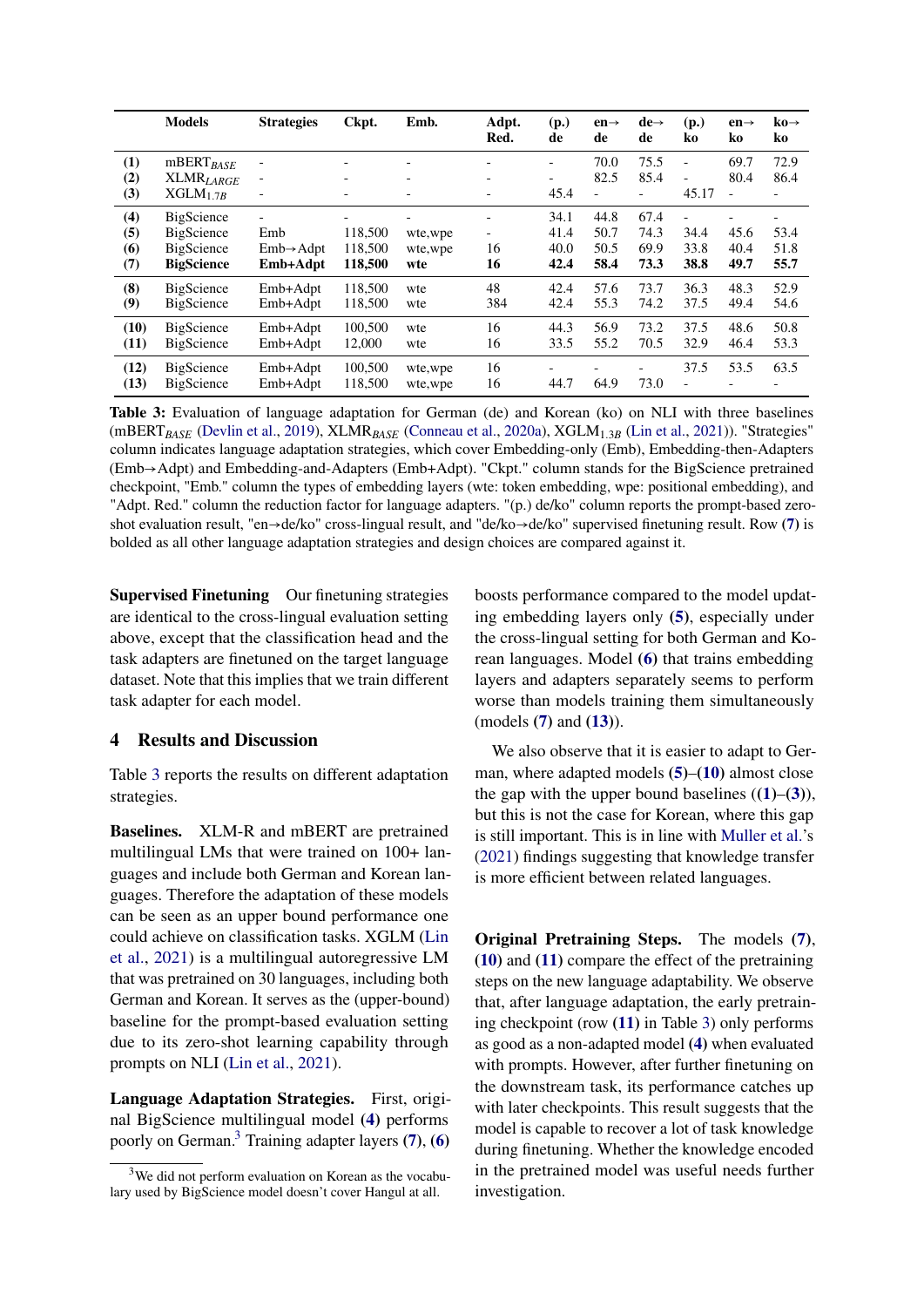Adapters' Capacity. The models with different adapters' capacity (models [\(7\)](#page-3-0), [\(8\)](#page-3-11) and [\(9\)](#page-3-12)) achieve comparable downstream performance when adapting to German and Korean languages. The small impact of parameter budget on the final performance could be due to the limited amount of training data. This implies that in the real low-resource settings there is no need for a very large parameter budget.

Positional Embeddings. Our results (models [\(7\)](#page-3-0) vs  $(13)$ , models  $(10)$  vs  $(12)$ ) highlight the importance of adapting the positional embedding layer of the LM. For German, the adapted positional embeddings gives 6.5% accuracy boost for crosslingual NLI; for Korean, we obtain 4.9% accuracy improvement for cross-lingual NLI and 12.7% improvement for the supervised setting.[4](#page-4-5) This is in line with the findings by [Ravishankar and Søgaard](#page-6-7) [\(2021\)](#page-6-7).

# 5 Limitations and Future Work

Languages In our language adaptation setup, we use pseudo-low resource languages by limiting the number of samples for German and Korean, which are classified as high-resource languages by [Joshi](#page-5-12) [et al.](#page-5-12) [\(2020\)](#page-5-12). In our future work, we plan to explore language adaptation to truly low-resource languages such as Sinhala and Burmese.

Evaluation Tasks We only evaluate our models on the natural language inference task, which is a high-level NLP classification task. We plan to extend our evaluation task suite to include generative tasks such as multilingual abstractive summarization [\(Hasan et al.,](#page-5-13) [2021\)](#page-5-13) and sequence labeling tasks such as named entity recognition [\(Rahimi](#page-6-8) [et al.,](#page-6-8) [2019\)](#page-6-8) We acknowledge that the performances might not generalize to truly low-resource languages because they have exceptionally limited labeled resources.

Training Examples We adapt the model to a new language by training on 100,000 samples of the new language. In reality, many languages may have far more monolingual data available. Our future experiments would include language adaptation with varying number of training samples and evaluate the effect of larger training samples on downstream performance and the use of adapters.

Origianl Pretraining Steps As we observe that the model still performs well on downstream tasks after finetuning despite only 12,000 of original pretraining steps, we plan to evaluate how important it is to start from the pre-trained model by comparing the performance with a randomly initialized pretrained model.

Tokenizers We retrain the BigScience tokenizer with its original vocabulary size of 130,000 on the entire subcorpora of the new language. In our future work, we plan to explore the effect of the vocabulary size of the tokenizers and the number of samples used to train the tokenizers.

# 6 Conclusion

In this work we've compared different adaptation strategies to add a new language into pretrained BigScience model and identified important components for adaptation.

### Acknowledgements

The authors would like to thank anonymous reviewers for their helpful feedback.

### **References**

- <span id="page-4-0"></span>Mikel Artetxe, Sebastian Ruder, and Dani Yogatama. 2020. [On the cross-lingual transferability of mono](https://doi.org/10.18653/v1/2020.acl-main.421)[lingual representations.](https://doi.org/10.18653/v1/2020.acl-main.421) In *Proceedings of the 58th Annual Meeting of the Association for Computational Linguistics*, pages 4623–4637, Online. Association for Computational Linguistics.
- <span id="page-4-3"></span>Alexandre Berard. 2021. [Continual learning in multilin](https://aclanthology.org/2021.wmt-1.62)[gual NMT via language-specific embeddings.](https://aclanthology.org/2021.wmt-1.62) In *Proceedings of the Sixth Conference on Machine Translation*, pages 542–565, Online. Association for Computational Linguistics.
- <span id="page-4-2"></span>Ethan C. Chau, Lucy H. Lin, and Noah A. Smith. 2020. [Parsing with multilingual BERT, a small corpus, and](https://doi.org/10.18653/v1/2020.findings-emnlp.118) [a small treebank.](https://doi.org/10.18653/v1/2020.findings-emnlp.118) In *Findings of the Association for Computational Linguistics: EMNLP 2020*, pages 1324–1334, Online. Association for Computational Linguistics.
- <span id="page-4-1"></span>Alexis Conneau, Kartikay Khandelwal, Naman Goyal, Vishrav Chaudhary, Guillaume Wenzek, Francisco Guzmán, Edouard Grave, Myle Ott, Luke Zettlemoyer, and Veselin Stoyanov. 2020a. [Unsupervised](https://doi.org/10.18653/v1/2020.acl-main.747) [cross-lingual representation learning at scale.](https://doi.org/10.18653/v1/2020.acl-main.747) In *Proceedings of the 58th Annual Meeting of the Association for Computational Linguistics*, pages 8440–8451, Online. Association for Computational Linguistics.
- <span id="page-4-4"></span>Alexis Conneau, Ruty Rinott, Guillaume Lample, Adina Williams, Samuel Bowman, Holger Schwenk, and

<span id="page-4-5"></span> $4$ The training of model [\(13\)](#page-3-6) diverged on Korean dataset, therefore we used a different original pretraining checkpoint to train [\(12\)](#page-3-13). We would investigate this issue further.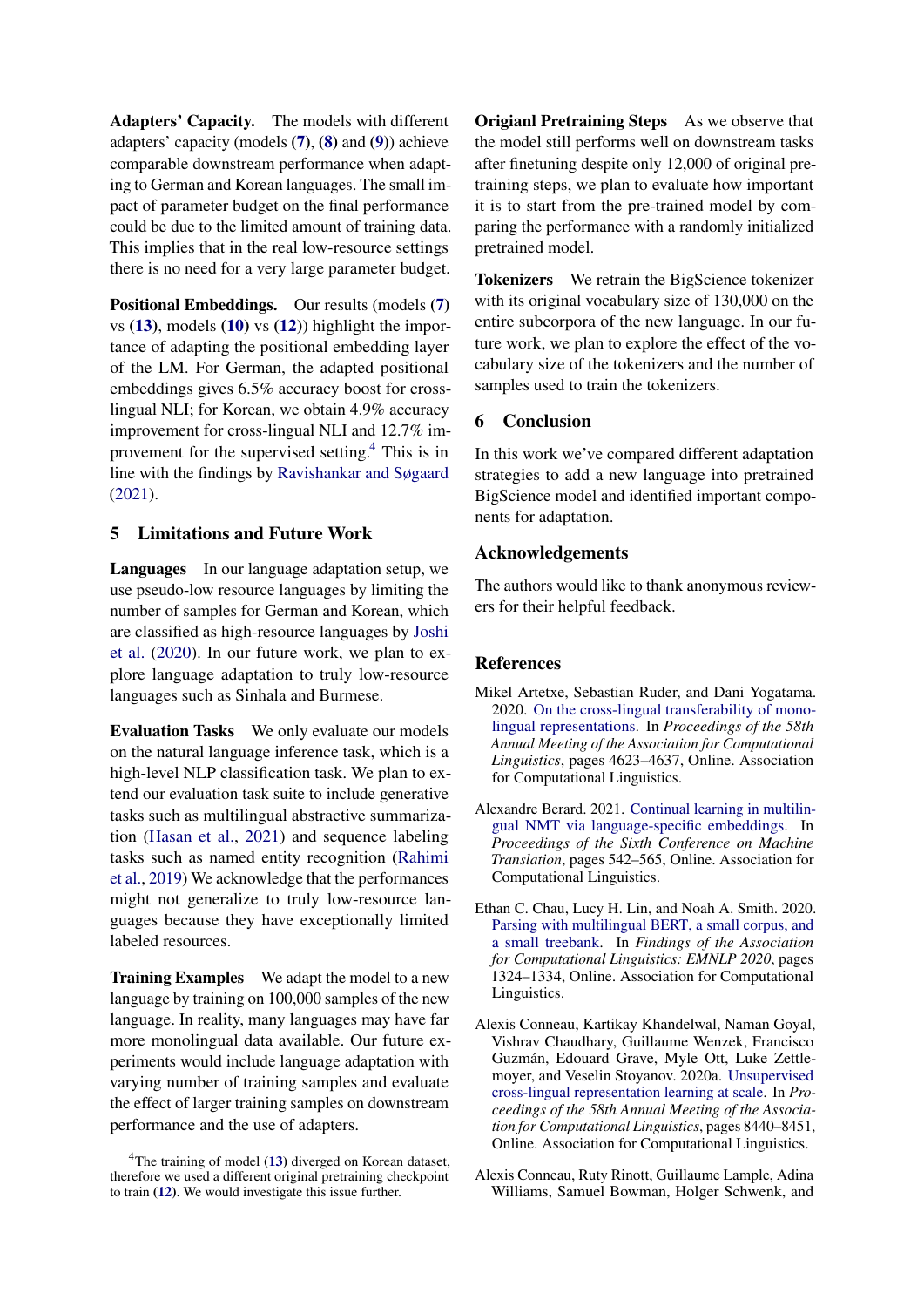Veselin Stoyanov. 2018. [XNLI: Evaluating cross](https://doi.org/10.18653/v1/D18-1269)[lingual sentence representations.](https://doi.org/10.18653/v1/D18-1269) In *Proceedings of the 2018 Conference on Empirical Methods in Natural Language Processing*, pages 2475–2485, Brussels, Belgium. Association for Computational Linguistics.

- <span id="page-5-0"></span>Alexis Conneau, Shijie Wu, Haoran Li, Luke Zettlemoyer, and Veselin Stoyanov. 2020b. [Emerging](https://doi.org/10.18653/v1/2020.acl-main.536) [cross-lingual structure in pretrained language mod](https://doi.org/10.18653/v1/2020.acl-main.536)[els.](https://doi.org/10.18653/v1/2020.acl-main.536) In *Proceedings of the 58th Annual Meeting of the Association for Computational Linguistics*, pages 6022–6034, Online. Association for Computational Linguistics.
- <span id="page-5-7"></span>Jacob Devlin, Ming-Wei Chang, Kenton Lee, and Kristina Toutanova. 2019. [BERT: Pre-training of](https://doi.org/10.18653/v1/N19-1423) [deep bidirectional transformers for language under](https://doi.org/10.18653/v1/N19-1423)[standing.](https://doi.org/10.18653/v1/N19-1423) In *Proceedings of the 2019 Conference of the North American Chapter of the Association for Computational Linguistics: Human Language Technologies, Volume 1 (Long and Short Papers)*, pages 4171–4186, Minneapolis, Minnesota. Association for Computational Linguistics.
- <span id="page-5-8"></span>Abteen Ebrahimi and Katharina Kann. 2021. [How to](https://doi.org/10.18653/v1/2021.acl-long.351) [adapt your pretrained multilingual model to 1600](https://doi.org/10.18653/v1/2021.acl-long.351) [languages.](https://doi.org/10.18653/v1/2021.acl-long.351) In *Proceedings of the 59th Annual Meeting of the Association for Computational Linguistics and the 11th International Joint Conference on Natural Language Processing (Volume 1: Long Papers)*, pages 4555–4567, Online. Association for Computational Linguistics.
- <span id="page-5-13"></span>Tahmid Hasan, Abhik Bhattacharjee, Md. Saiful Islam, Kazi Mubasshir, Yuan-Fang Li, Yong-Bin Kang, M. Sohel Rahman, and Rifat Shahriyar. 2021. [XL](https://doi.org/10.18653/v1/2021.findings-acl.413)[sum: Large-scale multilingual abstractive summariza](https://doi.org/10.18653/v1/2021.findings-acl.413)[tion for 44 languages.](https://doi.org/10.18653/v1/2021.findings-acl.413) In *Findings of the Association for Computational Linguistics: ACL-IJCNLP 2021*, pages 4693–4703, Online. Association for Computational Linguistics.
- <span id="page-5-12"></span>Pratik Joshi, Sebastin Santy, Amar Budhiraja, Kalika Bali, and Monojit Choudhury. 2020. [The state and](https://doi.org/10.18653/v1/2020.acl-main.560) [fate of linguistic diversity and inclusion in the NLP](https://doi.org/10.18653/v1/2020.acl-main.560) [world.](https://doi.org/10.18653/v1/2020.acl-main.560) In *Proceedings of the 58th Annual Meeting of the Association for Computational Linguistics*, pages 6282–6293, Online. Association for Computational Linguistics.
- <span id="page-5-1"></span>Karthikeyan K, Aalok Sathe, Somak Aditya, and Monojit Choudhury. 2021. [Analyzing the effects of rea](https://doi.org/10.18653/v1/2021.mrl-1.8)[soning types on cross-lingual transfer performance.](https://doi.org/10.18653/v1/2021.mrl-1.8) In *Proceedings of the 1st Workshop on Multilingual Representation Learning*, pages 86–95, Punta Cana, Dominican Republic. Association for Computational Linguistics.
- <span id="page-5-11"></span>Xi Victoria Lin, Todor Mihaylov, Mikel Artetxe, Tianlu Wang, Shuohui Chen, Daniel Simig, Myle Ott, Naman Goyal, Shruti Bhosale, Jingfei Du, Ramakanth Pasunuru, Sam Shleifer, Punit Singh Koura, Vishrav

Chaudhary, Brian O'Horo, Jeff Wang, Luke Zettlemoyer, Zornitsa Kozareva, Mona Diab, Veselin Stoyanov, and Xian Li. 2021. [Few-shot learning with](http://arxiv.org/abs/arXiv:2112.10668) [multilingual language models.](http://arxiv.org/abs/arXiv:2112.10668)

- <span id="page-5-3"></span>Benjamin Muller, Antonios Anastasopoulos, Benoît Sagot, and Djamé Seddah. 2021. [When being un](https://doi.org/10.18653/v1/2021.naacl-main.38)[seen from mBERT is just the beginning: Handling](https://doi.org/10.18653/v1/2021.naacl-main.38) [new languages with multilingual language models.](https://doi.org/10.18653/v1/2021.naacl-main.38) In *Proceedings of the 2021 Conference of the North American Chapter of the Association for Computational Linguistics: Human Language Technologies*, pages 448–462, Online. Association for Computational Linguistics.
- <span id="page-5-9"></span>Pedro Javier Ortiz Suárez, Benoît Sagot, and Laurent Romary. 2019. [Asynchronous pipelines for process](https://doi.org/10.14618/ids-pub-9021)[ing huge corpora on medium to low resource infras](https://doi.org/10.14618/ids-pub-9021)[tructures.](https://doi.org/10.14618/ids-pub-9021) In *Proceedings of the Workshop on Challenges in the Management of Large Corpora (CMLC-7) 2019. Cardiff, 22nd July 2019*, pages 9 – 16, Mannheim. Leibniz-Institut für Deutsche Sprache.
- <span id="page-5-10"></span>Sungjoon Park, Jihyung Moon, Sungdong Kim, Won Ik Cho, Jiyoon Han, Jangwon Park, Chisung Song, Junseong Kim, Yongsook Song, Taehwan Oh, Joohong Lee, Juhyun Oh, Sungwon Lyu, Younghoon Jeong, Inkwon Lee, Sangwoo Seo, Dongjun Lee, Hyunwoo Kim, Myeonghwa Lee, Seongbo Jang, Seungwon Do, Sunkyoung Kim, Kyungtae Lim, Jongwon Lee, Kyumin Park, Jamin Shin, Seonghyun Kim, Lucy Park, Alice Oh, Jungwoo Ha, and Kyunghyun Cho. 2021. [Klue: Korean language understanding evaluation.](http://arxiv.org/abs/2105.09680)
- <span id="page-5-5"></span>Jonas Pfeiffer, Aishwarya Kamath, Andreas Rücklé, Kyunghyun Cho, and Iryna Gurevych. 2021a. [AdapterFusion: Non-destructive task composition for](https://doi.org/10.18653/v1/2021.eacl-main.39) [transfer learning.](https://doi.org/10.18653/v1/2021.eacl-main.39) In *Proceedings of the 16th Conference of the European Chapter of the Association for Computational Linguistics: Main Volume*, pages 487–503, Online. Association for Computational Linguistics.
- <span id="page-5-4"></span>Jonas Pfeiffer, Ivan Vulić, Iryna Gurevych, and Sebastian Ruder. 2020. [MAD-X: An Adapter-Based](https://doi.org/10.18653/v1/2020.emnlp-main.617) [Framework for Multi-Task Cross-Lingual Transfer.](https://doi.org/10.18653/v1/2020.emnlp-main.617) In *Proceedings of the 2020 Conference on Empirical Methods in Natural Language Processing (EMNLP)*, pages 7654–7673, Online. Association for Computational Linguistics.
- <span id="page-5-2"></span>Jonas Pfeiffer, Ivan Vulic, Iryna Gurevych, and Sebas- ´ tian Ruder. 2021b. [UNKs everywhere: Adapting mul](https://doi.org/10.18653/v1/2021.emnlp-main.800)[tilingual language models to new scripts.](https://doi.org/10.18653/v1/2021.emnlp-main.800) In *Proceedings of the 2021 Conference on Empirical Methods in Natural Language Processing*, pages 10186–10203, Online and Punta Cana, Dominican Republic. Association for Computational Linguistics.
- <span id="page-5-6"></span>Jerin Philip, Alexandre Berard, Matthias Gallé, and Laurent Besacier. 2020. [Monolingual adapters for](https://doi.org/10.18653/v1/2020.emnlp-main.361) [zero-shot neural machine translation.](https://doi.org/10.18653/v1/2020.emnlp-main.361) In *Proceedings of the 2020 Conference on Empirical Methods in Natural Language Processing (EMNLP)*, pages 4465–4470, Online. Association for Computational Linguistics.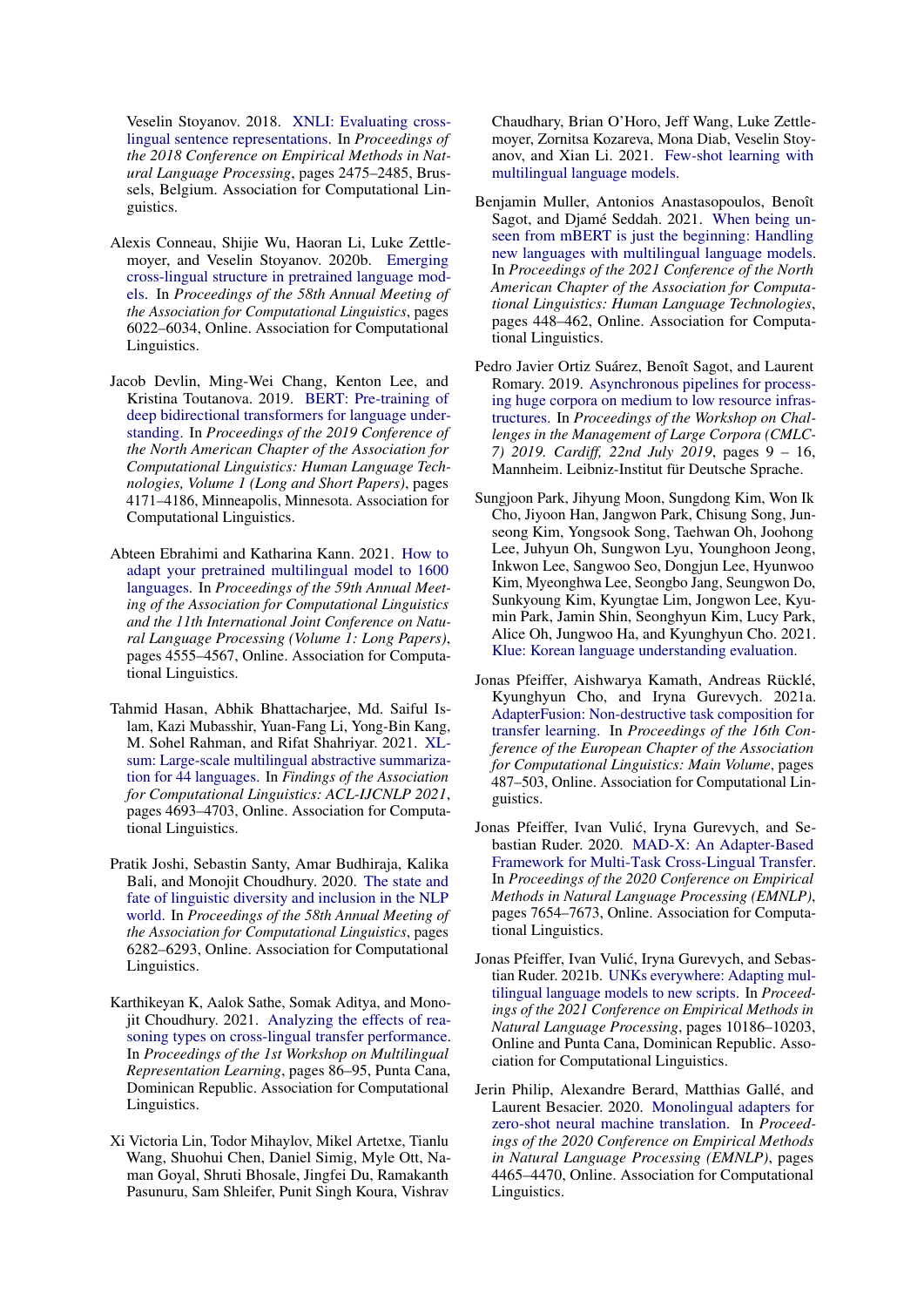- <span id="page-6-8"></span>Afshin Rahimi, Yuan Li, and Trevor Cohn. 2019. [Mas](https://doi.org/10.18653/v1/P19-1015)[sively multilingual transfer for NER.](https://doi.org/10.18653/v1/P19-1015) In *Proceedings of the 57th Annual Meeting of the Association for Computational Linguistics*, pages 151–164, Florence, Italy. Association for Computational Linguistics.
- <span id="page-6-7"></span>Vinit Ravishankar and Anders Søgaard. 2021. [The im](https://doi.org/10.18653/v1/2021.emnlp-main.59)[pact of positional encodings on multilingual com](https://doi.org/10.18653/v1/2021.emnlp-main.59)[pression.](https://doi.org/10.18653/v1/2021.emnlp-main.59) In *Proceedings of the 2021 Conference on Empirical Methods in Natural Language Processing*, pages 763–777, Online and Punta Cana, Dominican Republic. Association for Computational Linguistics.
- <span id="page-6-6"></span>Andreas Rücklé, Gregor Geigle, Max Glockner, Tilman Beck, Jonas Pfeiffer, Nils Reimers, and Iryna Gurevych. 2021. [AdapterDrop: On the efficiency](https://doi.org/10.18653/v1/2021.emnlp-main.626) [of adapters in transformers.](https://doi.org/10.18653/v1/2021.emnlp-main.626) In *Proceedings of the 2021 Conference on Empirical Methods in Natural Language Processing*, pages 7930–7946, Online and Punta Cana, Dominican Republic. Association for Computational Linguistics.
- <span id="page-6-3"></span>Teven Le Scao, Thomas Wang, Daniel Hesslow, Lucile Saulnier, Stas Bekman, M Saiful Bari, Stella Biderman, Hady Elsahar, Jason Phang, Ofir Press, Colin Raffel, Victor Sanh, Sheng Shen, Lintang Sutawika, Jaesung Tae1, Zheng Xin Yong, Julien Launay, and Iz Beltagy. 2022. [What language model to train if](https://openreview.net/forum?id=rI7BL3fHIZq) [you have one million GPU hours?](https://openreview.net/forum?id=rI7BL3fHIZq) In *Challenges & Perspectives in Creating Large Language Models*.
- <span id="page-6-2"></span>Ahmet Üstün, Alexandre Berard, Laurent Besacier, and Matthias Gallé. 2021. [Multilingual unsupervised](https://doi.org/10.18653/v1/2021.emnlp-main.533) [neural machine translation with denoising adapters.](https://doi.org/10.18653/v1/2021.emnlp-main.533) In *Proceedings of the 2021 Conference on Empirical Methods in Natural Language Processing*, pages 6650–6662, Online and Punta Cana, Dominican Republic. Association for Computational Linguistics.
- <span id="page-6-1"></span>Zihan Wang, Karthikeyan K, Stephen Mayhew, and Dan Roth. 2020. [Extending multilingual BERT to low](https://doi.org/10.18653/v1/2020.findings-emnlp.240)[resource languages.](https://doi.org/10.18653/v1/2020.findings-emnlp.240) In *Findings of the Association for Computational Linguistics: EMNLP 2020*, pages 2649–2656, Online. Association for Computational Linguistics.
- <span id="page-6-0"></span>Rong Zhang, Revanth Gangi Reddy, Md Arafat Sultan, Vittorio Castelli, Anthony Ferritto, Radu Florian, Efsun Sarioglu Kayi, Salim Roukos, Avi Sil, and Todd Ward. 2020. [Multi-stage pre-training for low](https://doi.org/10.18653/v1/2020.emnlp-main.440)[resource domain adaptation.](https://doi.org/10.18653/v1/2020.emnlp-main.440) In *Proceedings of the 2020 Conference on Empirical Methods in Natural Language Processing (EMNLP)*, pages 5461–5468, Online. Association for Computational Linguistics.

#### <span id="page-6-4"></span>A BigScience Pretraining

The BigScience multilingual autoregressive language model (LM) uses the GPT architecture and the causal language modeling objective. Its tokenizer is the byte-level BPE with a vocab size of 130,001. For pretraining, it uses the Adam optimizer with a batch size 512, a learning rate of 2e-4

with cosine decay over 16,927,083 samples and warmup over 216,320 samples, weight decay of 0.1, and gradient clipping of 1.0.

Table [4](#page-6-9) reports the statistics of the deduplicate subcorpora from OSCAR [\(Ortiz Suárez et al.,](#page-5-9) [2019\)](#page-5-9) used for pretraining the BigScience model.

<span id="page-6-9"></span>

| Language      | Number of Words | Sampling Probability |
|---------------|-----------------|----------------------|
| Indonesian    | 2,394,957,629   | 0.0554               |
| <b>Basque</b> | 45,359,710      | 0.0184               |
| Vietnamese    | 5.577.159.843   | 0.0684               |
| Chinese       | 6.350.215.113   | 0.1339               |
| Urdu          | 218,030,228     | 0.0267               |
| Spanish       | 218,030,228     | 0.1118               |
| Catalan       | 729,333,440     | 0.0395               |
| Portuguese    | 10.751.156.918  | 0.0867               |
| French        | 23.206.776.649  | 0.1110               |
| English       | 215.841.256.971 | 0.2107               |
| Hindi         | 745.774.934     | 0.0398               |
| Arabic        | 3,171,221,354   | 0.0638               |
| Bengali       | 363,766,143     | 0.0339               |

Table 4: Statistics for OSCAR deduplicated subcorpora of 13 languages.

#### <span id="page-6-5"></span>B Language Adaptation Training Details

For all the language adaptation strategies, we train by using the AdamW optimizer with default parameters, batch size of 8, learning rate of 1*e* − 3 with linear decay, and maximum sequence length of 1,024. It takes around 30 hours to complete the training on a single V100 GPU machine.

# C Relationship between NLI Task Performance and Adapter Capacity

We convert the reduction factor of language adapters to total adapter capacity and plot the NLI performance against it in Figure [2.](#page-7-0) The figure shows comparable performance across all NLI evaluation settings for both German and Korean languages even with small adapter capacity.